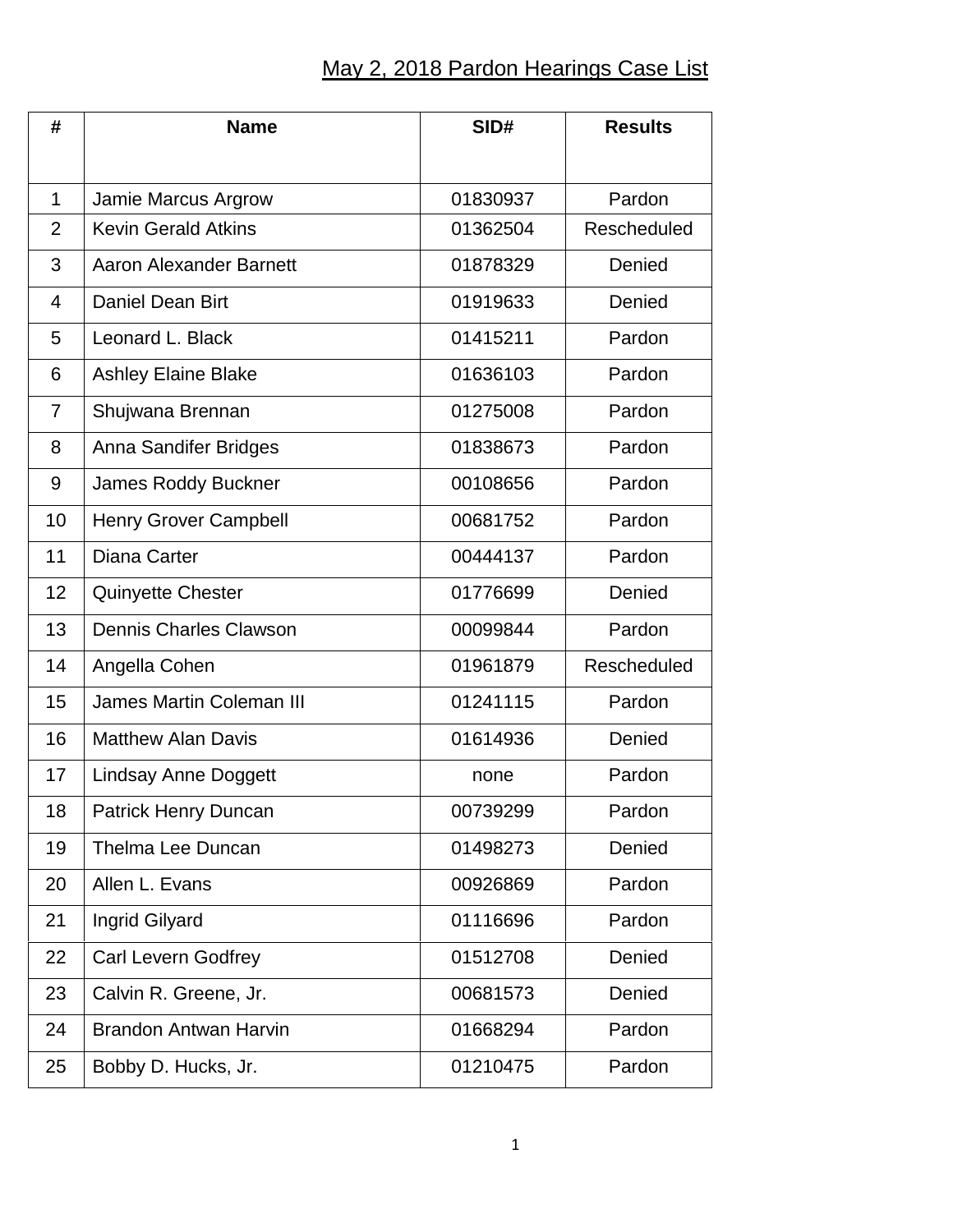## May 2, 2018 Pardon Hearings Case List

| 26 | <b>Thomas Harrison Hudson</b>   | 00928282 | Pardon      |
|----|---------------------------------|----------|-------------|
| 27 | Willie James Jordan             | 00030868 | Pardon      |
| 28 | Randy Marcus Lee                | 00527160 | Pardon      |
| 29 | John Edward Lewis, Jr.          | 00818255 | Pardon      |
| 30 | Derrick L. Manigault            | 00991282 | Denied      |
| 31 | <b>Corinne Flair Manning</b>    | 02117041 | Denied      |
| 32 | Dylan Justin McClair            | 01995389 | Pardon      |
| 33 | Kyle Robert McCracken           | 02127944 | Pardon      |
| 34 | <b>Rochelle Milton</b>          | 01981486 | Denied      |
| 35 | Jamie Montgomery                | 00985002 | Denied      |
| 36 | Hal Clayton Mosteller, Jr.      | 00856346 | Pardon      |
| 37 | <b>Brenda Murray</b>            | 00230105 | Rescheduled |
| 38 | <b>Eric Nelson</b>              | 00564193 | Pardon      |
| 39 | James William Owensby, Sr.      | 00659812 | Pardon      |
| 40 | <b>David Alton Parker</b>       | 01269025 | Denied      |
| 41 | <b>Matthew John Pendergrass</b> | 02010682 | Denied      |
| 42 | Willie E. Pilgrim               | 00627150 | Denied      |
| 43 | Jearmine Rayford                | 01741342 | Pardon      |
| 44 | Robert L. Reid III              | 01040242 | Pardon      |
| 45 | <b>Tiffany Regina Rivers</b>    | 01881754 | Pardon      |
| 46 | Winter O. Robinson              | 01194717 | Denied      |
| 47 | Keith Walter Salmonsen          | 00690728 | Pardon      |
| 48 | <b>Elizabeth Schmidt</b>        | 00979141 | Pardon      |
| 49 | <b>Dustin Olin Shaw</b>         | 01735770 | Denied      |
| 50 | Hercules Sheriod, Jr.           | 01375222 | Denied      |
| 51 | Jeffrey L. Shippy               | 01389771 | Denied      |
| 52 | Larry Singleton                 | 01075004 | Pardon      |